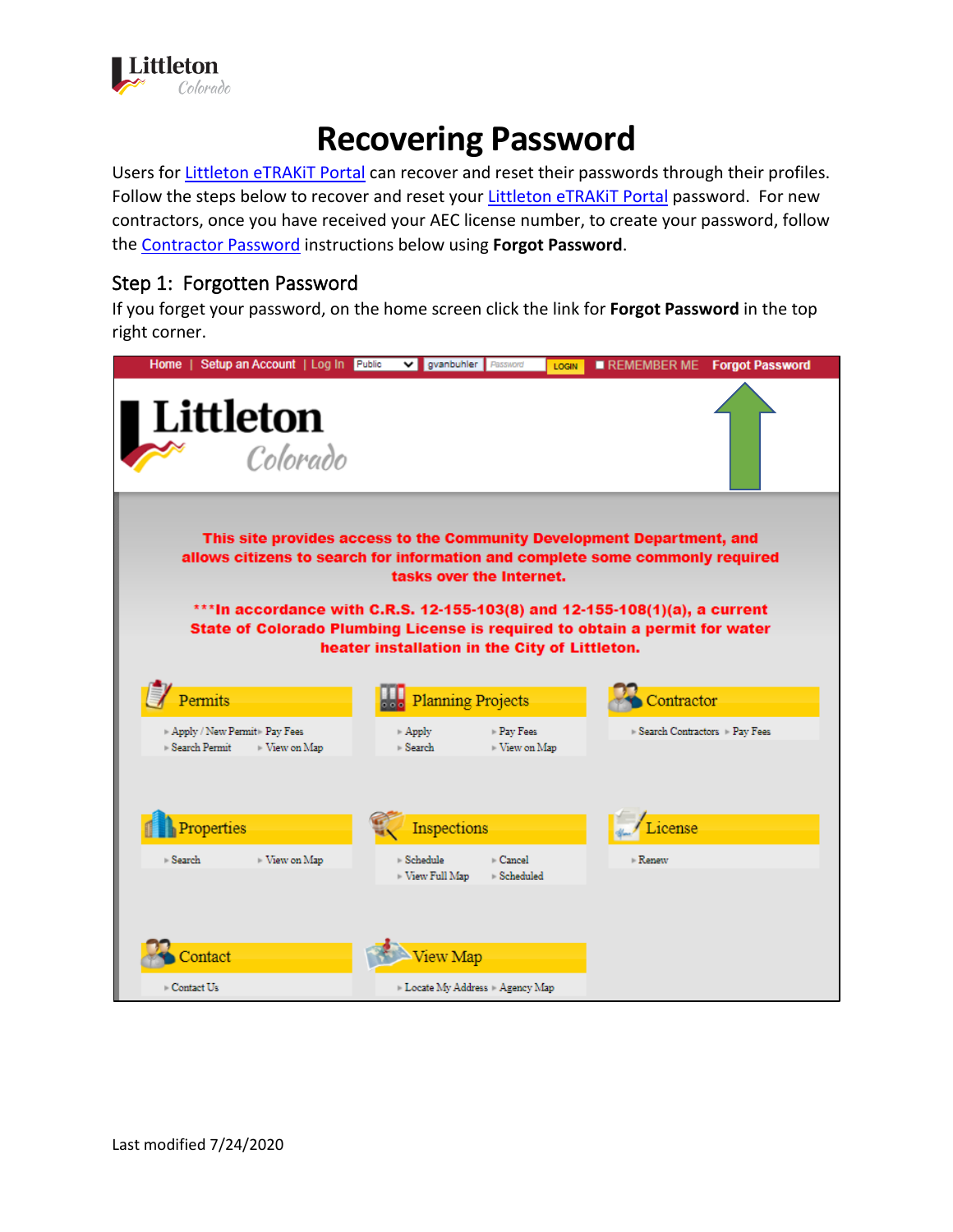

## Step 2: Select your Profile Type

If you are a contractor that has a license with the City of Littleton, select **CONTRACTOR**. Users that are not contractors should select **PUBLIC REGISTERED**.



#### <span id="page-1-0"></span>**Contractor Password:**

To recover or create a password that is associated with a contractor account, enter in the email address associated with the account and click **Reset Password** to proceed.

|                                                                                                                                           | Home   Setup an Account   Log In Public ▼<br><b>REMEMBER ME Forgot Password</b><br>Password<br><b>Usemame</b><br><b>LOGIN</b>                          |
|-------------------------------------------------------------------------------------------------------------------------------------------|--------------------------------------------------------------------------------------------------------------------------------------------------------|
| Permits<br>- Apply / New Permit<br>- Search Permit<br>$\blacktriangleright$ Pay Fees<br>- View on Map<br>Contractor<br>$\vdash$ Apply AEC | <b>Forgot Password</b><br>To begin the process for getting your password please enter your<br>email address below and click the RESET PASSWORD button. |
| <b>Search Contractors</b><br>$\triangleright$ Search                                                                                      |                                                                                                                                                        |
| $\blacktriangleright$ Pay Fees<br>Properties<br><b>Search Property</b>                                                                    |                                                                                                                                                        |
| - View on Map<br>Inspections                                                                                                              | Enter email address: johnsmith@company.com                                                                                                             |
| $-$ Schedule<br>$\triangleright$ Cancel<br>- View on Map<br>- Scheduled                                                                   | <b>RESET PASSWORD</b>                                                                                                                                  |
| License<br>Apply for New Licenses                                                                                                         | Unable to locate email address.                                                                                                                        |

An email with the necessary information to reset your password will be sent to the email address provided. If an account is not found with the email address provided you will get a message "Unable to locate email address." If you believe you have an account and are unsure what email account is associated to it, please contact the Permit Desk at 303-795-3751. If you are locked out, wait 5 minutes and then try again or visit the FAQ's on the **eTRAKIT Help** page.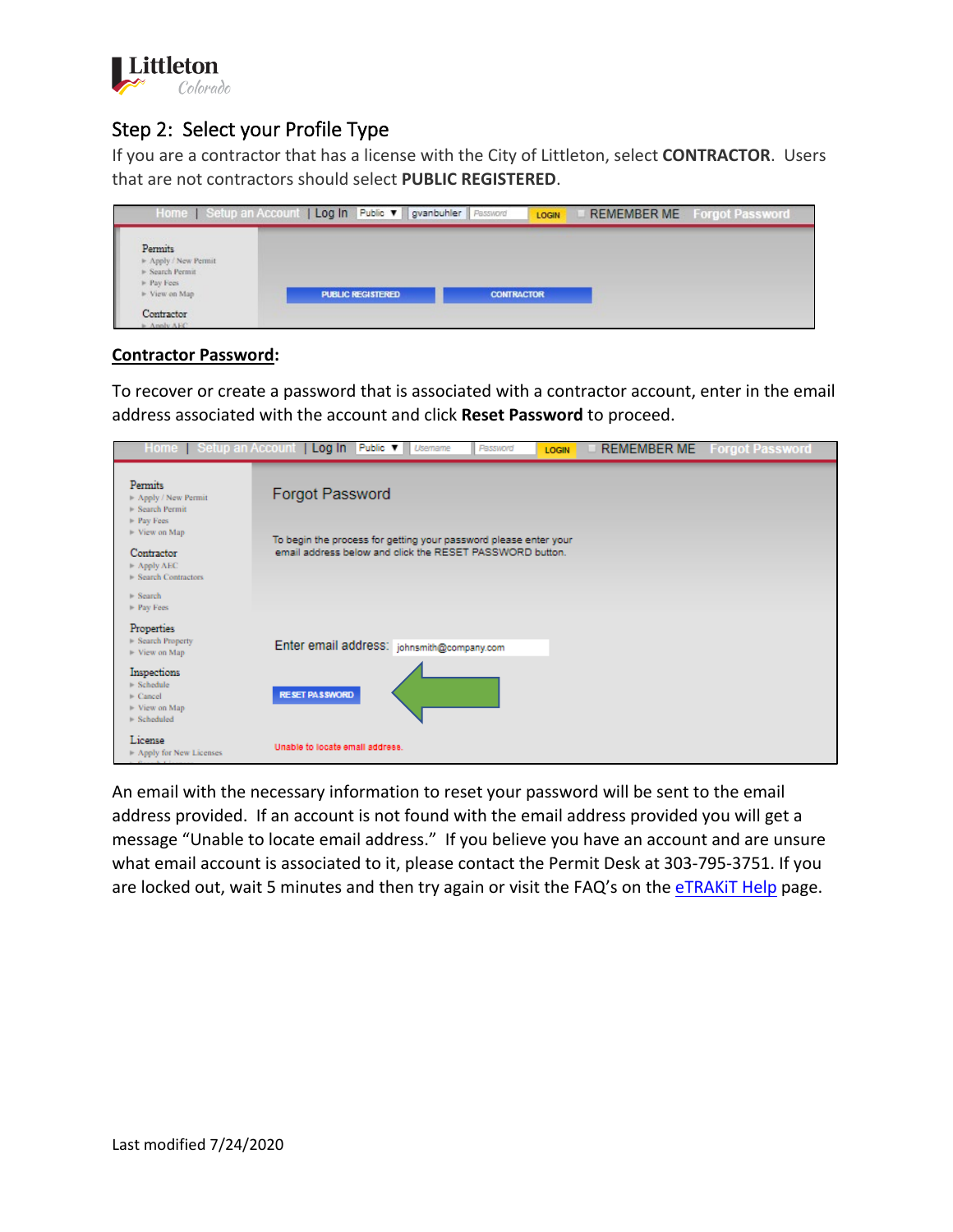

#### **Public Registered Password:**

Users that are not contractors will use a public profile for logging into [Littleton eTRAKiT Portal.](https://permit9.littletongov.org/eTRAKiT)

To recover your user information, enter the user name that is associated with the account.

#### Click **Reset Password** to proceed

|                                                                                                        | Home   Setup an Account   Log In Public V   Username<br>Password<br><b>REMEMBER ME Forgot Password</b><br><b>LOGIN</b>                       |
|--------------------------------------------------------------------------------------------------------|----------------------------------------------------------------------------------------------------------------------------------------------|
| <b>Permits</b><br>- Apply / New Permit<br>- Search Permit<br>$\blacktriangleright$ Pay Fees            | <b>Forgot Password</b><br>To reset your password, please enter your User Name associated with your City of Littleton Online Services account |
| View on Map<br>Contractor                                                                              | and choose the 'Reset Password' link.                                                                                                        |
| $\triangleright$ Apply AEC<br>Search Contractors                                                       | Enter Username: johnsmith                                                                                                                    |
| $\triangleright$ Search<br>$\triangleright$ Pay Fees<br>Properties<br>- Search Property<br>View on Map | <b>RESET PASSWORD</b>                                                                                                                        |
| Inspections<br>- Schedule<br>$\triangleright$ Cancel<br>View on Map                                    | Unable to locate credentials                                                                                                                 |

An email with the necessary information to reset your password will be sent to the email address on the account. If an account is not found with the username provided you will get a message "Unable to locate credentials." If you believe you have an account and are unsure what email account is associated to it, please contact the Permit Desk at 303-795-3751. If you are locked out, wait 5 minutes and then try again or visit the FAQ's on the **eTRAKIT Help** page.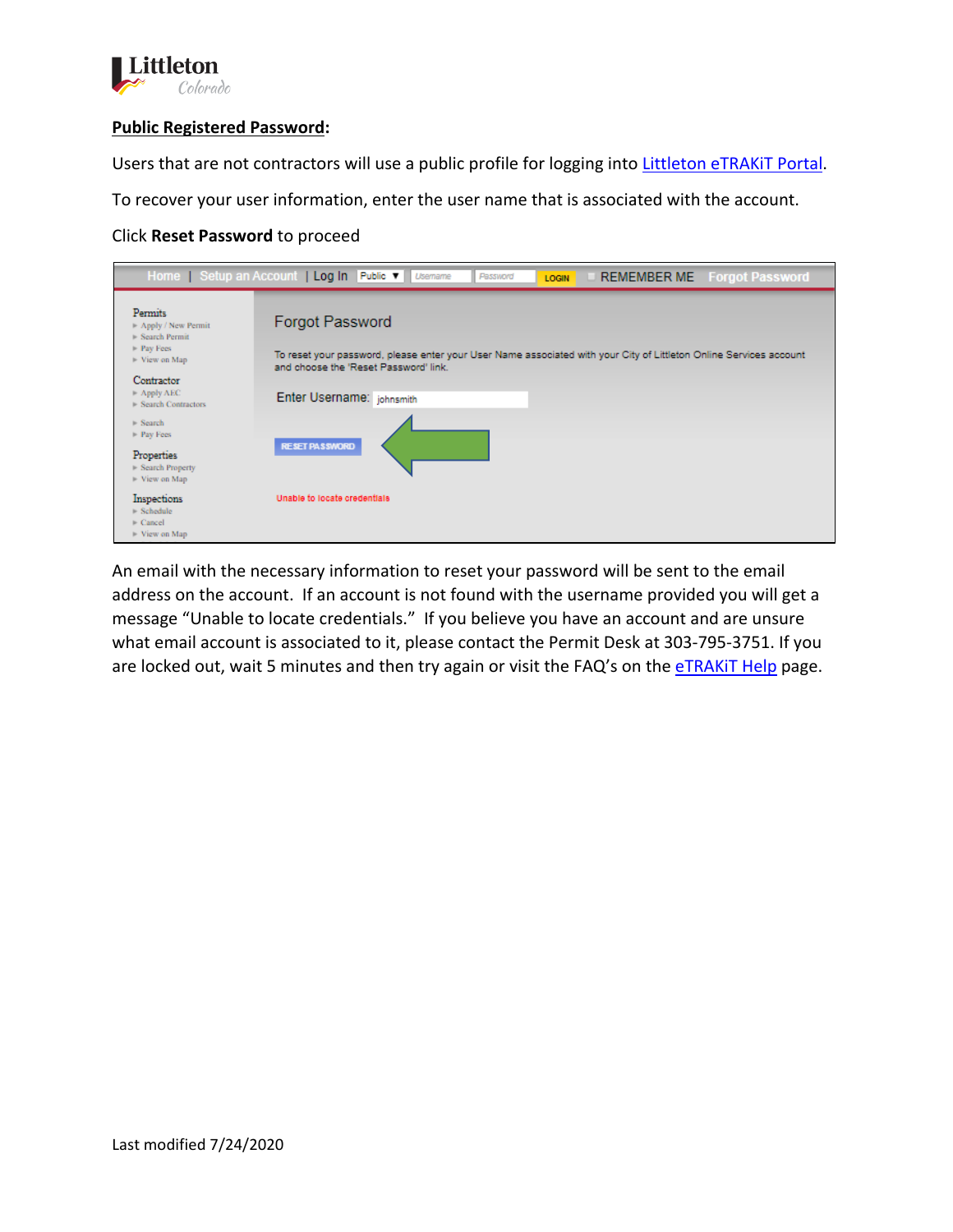

# **Changing password**

To change your password while logged in, click **VIEW/EDIT PROFILE** at the top of the page

| HOME   DASHBOARD   VIEW/EDIT PROFILE   VIEW CART   LOG OUT<br><b>LOGGED IN AS:</b>                                                                                                                                                                                                                                                                                                                |                                                  |                             |  |  |  |  |  |  |  |
|---------------------------------------------------------------------------------------------------------------------------------------------------------------------------------------------------------------------------------------------------------------------------------------------------------------------------------------------------------------------------------------------------|--------------------------------------------------|-----------------------------|--|--|--|--|--|--|--|
| Littleton<br>Colorado                                                                                                                                                                                                                                                                                                                                                                             |                                                  |                             |  |  |  |  |  |  |  |
| This site provides access to the Community Development Department, and<br>allows citizens to search for information and complete some commonly required<br>tasks over the Internet.<br>***In accordance with C.R.S. 12-155-103(8) and 12-155-108(1)(a), a current<br>State of Colorado Plumbing License is required to obtain a permit for water<br>heater installation in the City of Littleton. |                                                  |                             |  |  |  |  |  |  |  |
| Permits                                                                                                                                                                                                                                                                                                                                                                                           | <b>Planning Projects</b>                         | Contractor                  |  |  |  |  |  |  |  |
| Apply / New Permit Pay Fees<br>Search Permit<br>View on Map<br><b>Issued Permits</b><br>Report                                                                                                                                                                                                                                                                                                    | Apply<br>Pay Fees<br>View on Map<br>- Search     | Search Contractors Pay Fees |  |  |  |  |  |  |  |
| Properties<br>View on Map<br>- Search                                                                                                                                                                                                                                                                                                                                                             | Inspections<br>Schedule<br>$\blacksquare$ Cancel | cense<br>$\mathbb R$ enew   |  |  |  |  |  |  |  |
| 'ontact                                                                                                                                                                                                                                                                                                                                                                                           | Scheduled<br>View Full Map<br>Tiew Map           |                             |  |  |  |  |  |  |  |
| Contact Us                                                                                                                                                                                                                                                                                                                                                                                        | Locate My Address Agency Map                     |                             |  |  |  |  |  |  |  |